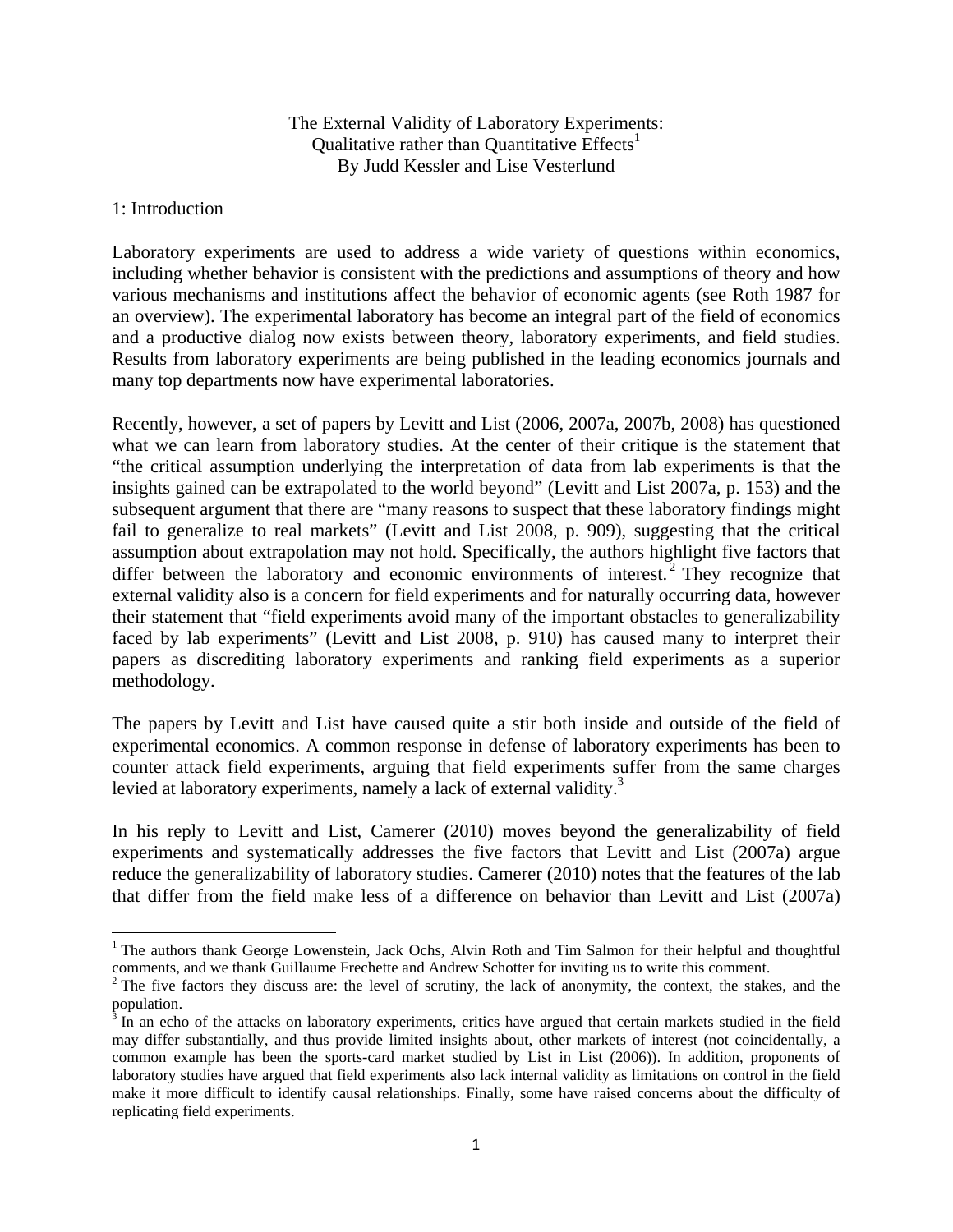suggest. He comments that when concerns about one of these factors arise, lab studies can be altered to better mirror an external environment of interest.<sup>4</sup> Camerer argues that there is no evidence that lab experiments specifically designed to mirror a particular environment lack external validity. In addition, he compares the strengths and weaknesses of data collected in the lab and field, essentially arguing that laboratory experiments are more easily replicated and have greater internal validity, whereas field experiments have greater external validity. However, Camerer also makes the striking argument that external validity is irrelevant for a large class of laboratory studies. While he states that external validity is crucial for studies that aim to inform policy, he argues that it is not necessary for studies aiming to understand general principles. Referring to the former as the policy view and the latter as the science view, Camerer (2010) argues that since experiments conducted under the science view do not aim to forecast behavior in a particular external target setting, it is irrelevant whether these laboratory results generalize to the field.

The papers by Levitt and List and the reply by Camerer (2010) contribute to what many view as an overdue debate on the contribution of laboratory experiments to economics. Unfortunately, much of the debate has been aimed at a straw-man version of external validity. While the debate has centered on the extent to which the *quantitative* results are externally valid, we will argue that for most laboratory studies it is only relevant to ask whether the *qualitative* results are externally valid. Interestingly, among the authors on both sides of the debate there is significantly less (and possibly no) disagreement on the extent to which the qualitative results of a laboratory study are externally valid.

In Section 2, we explain why for most laboratory studies it is only relevant whether the *qualitative* results of the study are externally valid. In Section 3, we argue that laboratory studies are conducted to identify general principles of behavior and therefore promise to generalize. In Section 4, we examine whether laboratory experiments live up to this promise. We discuss the extent to which qualitative results persist outside of the lab, and how we should respond when they do not. We will avoid the debate on whether the concerns about external validity are more or less warranted in laboratory or field environments. We do not see this debate as being productive as it presupposes that the methodologies are in competition. We conclude the paper by arguing, as many others do, that the lab and field methodologies are highly complementary and that both provide important insights to our understanding of economics.<sup>5</sup>

<sup>&</sup>lt;sup>4</sup> Camerer (2010, p..) notes "Except for obtrusive observation in the lab (which is required by most human subjects protection practices), most of the features of lab experiments can be relaxed, if necessary, to improve generalizability if that is an important goal."<br><sup>5</sup> Roth (2008) notes "Lab and field experiments are complements not only with each other, but also with other kinds

of empirical and theoretical work." Falk and Heckman (2009) write "Field data, survey data, and experiments, both lab and field, as well as standard econometric methods, can all improve the state of knowledge in the social sciences." In their Palgrave entry on field experiments, Reiley and List (2007) write "the various empirical approaches should be thought of as strong complements, and combining insights from each of the methodologies will permit economists to develop a deeper understanding of our science." Levitt and List (2007b, p. 364) point to the complementarities in stating "we believe that the sharp dichotomy sometimes drawn between lab experiments and data generated in natural settings is a false one.... Each approach has a different set of strengths and weaknesses, and thus a combination of the two is likely to provide more insight than either in isolation." As discussed below, Kessler (2010) highlights a specific way in which laboratory and field results are complements in the production of knowledge.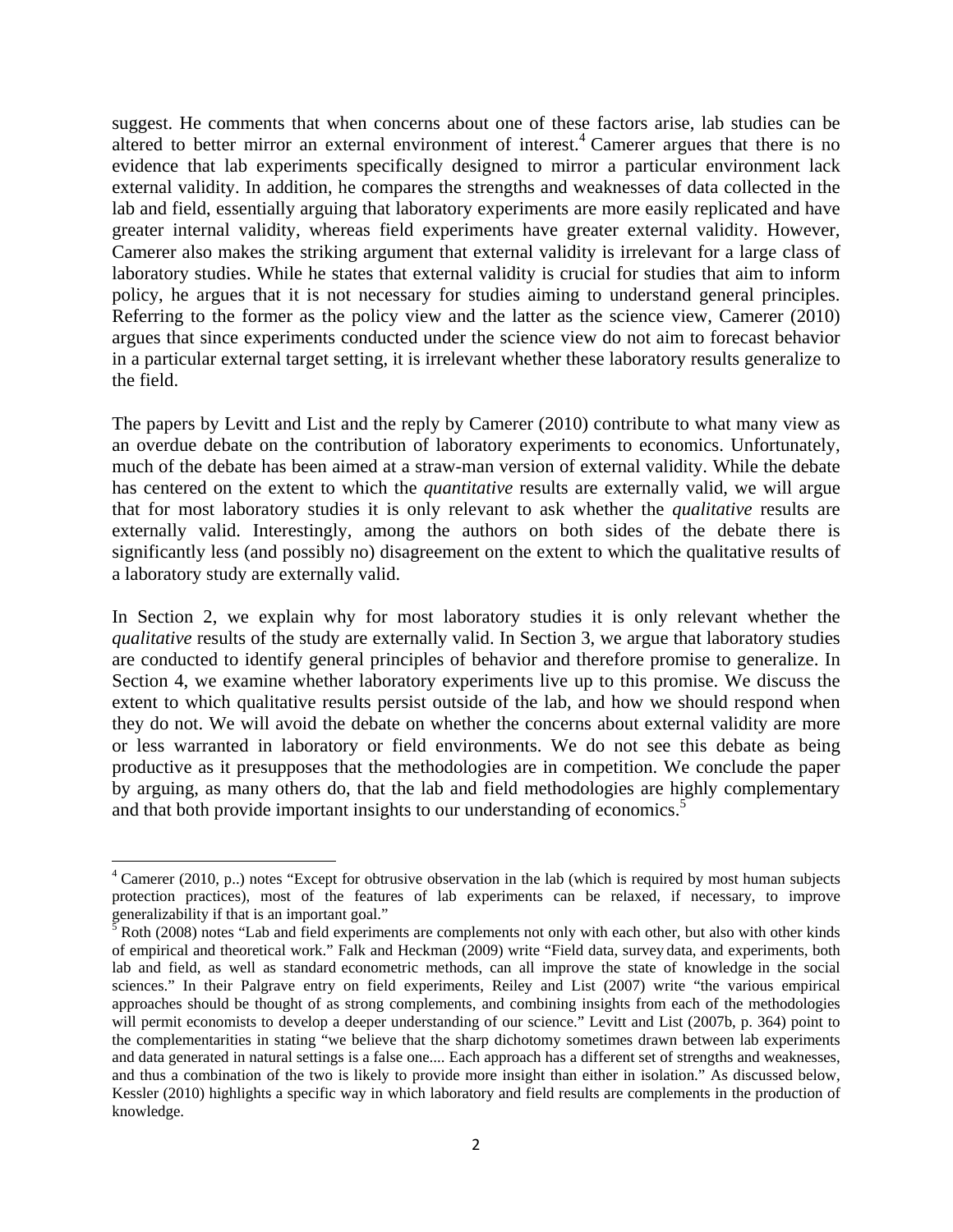#### 2: Quantitative versus qualitative external validity

In the debate about whether laboratory studies are "generalizable" or "externally valid," these terms are often not explicitly defined. Indeed, formal definitions of external validity vary substantially. Some definitions of external validity simply require that the *qualitative* relationship between two variables hold across similar environments. For example, Guala (2002, p. 262) states: "an experimental result is internally valid, if the experimenter attributes the production of an effect B to the factor  $\dots$  A, and A really is the  $\dots$  cause of B in the experimental set-up E  $\dots$ [The experimental result] is externally valid … if A causes B not only in E, but also in a set of other circumstances of interest F, G, H, etc." More demanding definitions of external validity additionally require that the *quantitative* relationship between A and B identified in one set-up hold in other comparable settings.

Levitt and List (2007a) describe concerns about laboratory experiments meeting the higher standard. In their conclusion, they accept that laboratory experiments meet the first definition of external validity, and argue that (emphasis added) "lab experiments that focus on *qualitative*  insights can provide a crucial first understanding and suggest underlying mechanisms that might be at work when certain data patterns are observed" (p. 170-171).<sup>6</sup> However they argue that laboratory experiments fail to meet the higher standard, questioning whether (emphasis added) "the experimental findings are *equally* descriptive of the world at large" (p. 158). More directly, Levitt and List (2007b, p. 351) write "even for those experiments that are affected by our concerns, it is likely that the qualitative findings of the lab are generalizable, even when the quantitative magnitudes are not." In responding to Levitt and List, the subsequent debate has centered on the extent to which *quantitative* lab findings are externally valid.

This focus on quantitative external validity is misplaced for many (if not most) experimental studies, however, as the emphasis in these studies is to identify the direction rather than the magnitude of an effect. Indeed, the non-parametric statistical methods commonly used to infer significance rely solely on qualitative differences. Few experimental economists would argue that the magnitude of the difference between two laboratory treatments is indicative of the magnitude one would expect to see in the field or even in other laboratory studies in which important characteristics of the environment have changed.<sup>7</sup> For example, the revenue difference between an English auction and a first-price sealed bid auction in the lab is not thought to be indicative of the quantitative difference one would find between any other set of English and first-price sealed bid auctions. Similarly, despite the clear objective of finding externally valid results, the experiments that tested various designs of FCC spectrum auctions were not aiming to identify magnitudes that would generalize to the field. Instead, they were run with the

<sup>&</sup>lt;sup>6</sup> Levitt and List also note that "lab experiments can suggest underlying mechanisms that might be at work when certain data patterns are observed and provide insights into what can happen in other related settings" (2007b, p. 363).

<sup>&</sup>lt;sup>7</sup> While many field experiments are written up to emphasize the magnitude of an estimated effect, it is presumably not the intention of the authors that the level of this magnitude is expected to generalize to other environments. For example, List and Lucking-Reiley (2002) identify a nearly six-fold increase in contributions when they increase seed money for a fundraising goal from 10% to 67%. Few would expect this result to generalize to a six-fold increase in all other charitable campaigns. Presumably the authors do not report this result in their abstract to suggest that it is quantitatively generalizable, but instead report the result: to demonstrate the strength of the effect, to compare it to the strength of the other results in their paper, and to suggest that it is of economic significance.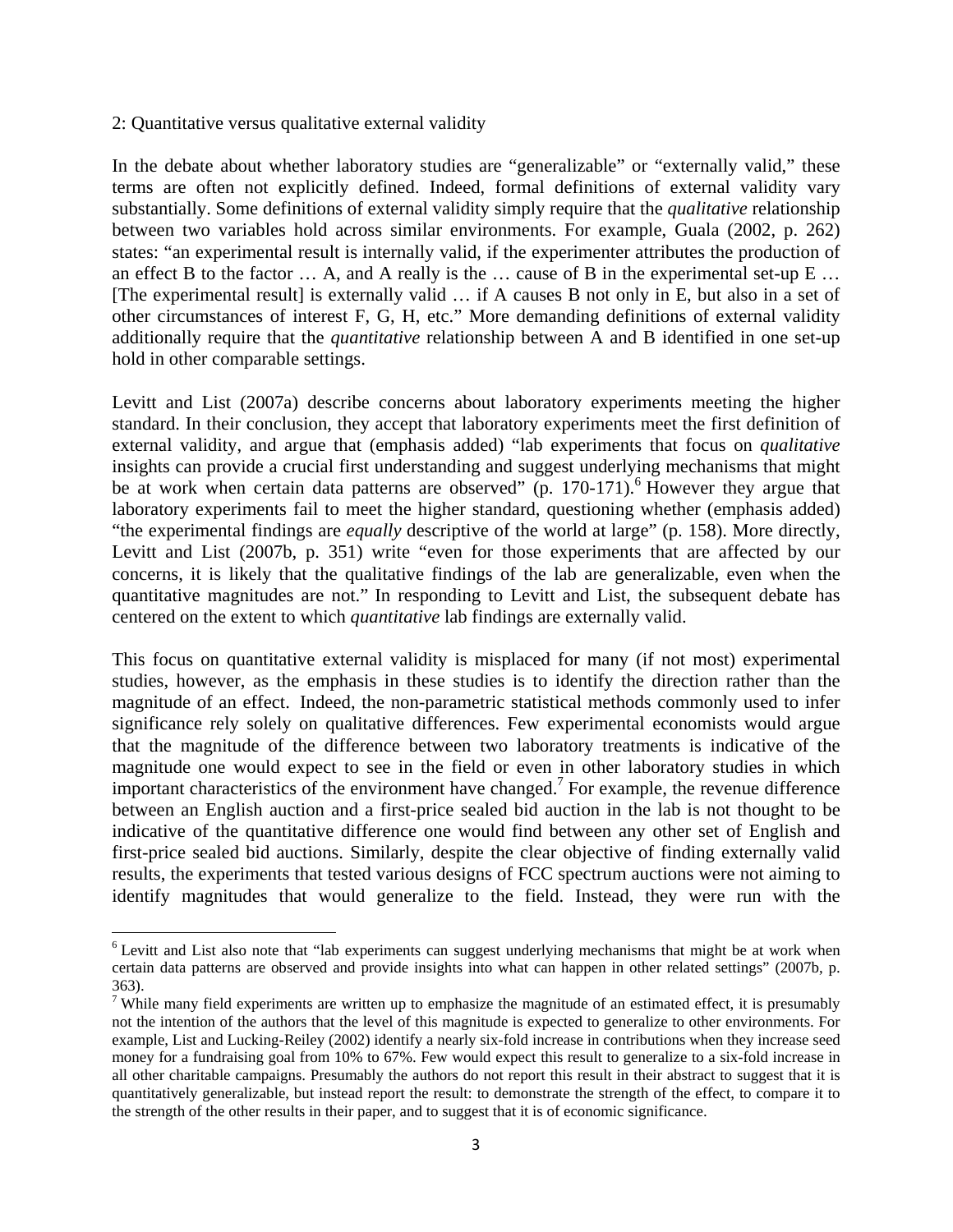expectation that the general principles of behavior identified in lab auctions also would be present in the field (e.g. Ledyard, Porter and Rangel 1997; Plott 1997).

The emphasis on qualitative results is in part explained by the fact that all theoretical and empirical models require simplifying assumptions. In constructing these models, we eliminate any factors that we think are not central. A consequence of abstracting away from environments of interest is that we likely fail to capture the precise magnitude of the effect we expect to see in those environments.<sup>8</sup>

Since most experimental studies focus on directional effects, the debate about external validity should center on qualitative rather than quantitative predictions. Falk and Heckman (2009) introduce a framework that we can use to conceptualize the difference between the two types of external validity. Considering a relationship between an outcome Y and a number of variables as defined by  $Y=f(X_1, X_2, \ldots, X_N)$ , which they refer to as an all-causes model since it "captures all possible causes of Y", they note that the causal effect of  $X_1$  on Y is the effect of varying  $X_1$ holding fixed  $X^* = (X_2, \ldots, X_N)^9$ . Following on Levitt and List, Falk and Heckman also focus on the conditions under which the quantitative findings of the laboratory are externally valid. They show that the substantial requirements for quantitative external validity are that f is separable in  $X_1$  and Y is linear in  $X_1$ . Notice, however, that the requirements securing external validity of the qualitative effects are weaker. For the qualitative results to be externally valid, we simply require Y to be monotonic in  $X_1$  and for changes in  $X^*$  to not reverse the relationship of  $X_1$  on Y.

In the all-causes model, the concerns about external validity raised by Levitt and List are concerns that in the laboratory the magnitude of  $X_1$  and the level at which  $X^*$  is held fixed do not correspond to environments outside of the lab. If, in contrast to the current debate, the concern is merely whether the qualitative effect generalizes, then the differences between the laboratory and the field are only relevant if they are thought to reverse the relationship of  $X_1$  on Y.

Take, for example, the winner's curse. Early experimental demonstrations of the winner's curse, using student subjects, found that increasing the number of bidders increased seller revenue while providing public information about the value of the item for auction decreased seller revenue (Kagel and Levin 1986). Since bidders with different levels of experience may differ in their understanding of the incomplete information problem at the core of the winner's curse, the effect of increasing the number of bidders or the effect of increasing public information may differ across subject pools. However, independent of the subject pool, we expect that increasing the number of bidders will increase the number of individuals who fail to understand the winner's curse. And we expect that providing public information will mitigate the effect of incomplete information on the bids of anyone who had previously failed to recognize the winner's curse. The magnitude of these comparative statics will very likely be different between students and oil company executives, but we expect the qualitative results to be the same.<sup>10</sup>

<sup>&</sup>lt;sup>8</sup> We would only describe quantitative relationships with our models if all the factors we assumed away were irrelevant for the magnitude of the examined effect.

<sup>&</sup>lt;sup>9</sup> Note that in many experimental studies  $X_1$  is a binary variable indicating different market mechanisms or institutions.

 $10$  Dyer, Kagel and Levin (1989) find that professionals also are subject to the winner's curse. See Frechette (2011) for a review of studies comparing the behavior of students and professionals. Out of 13 studies that allow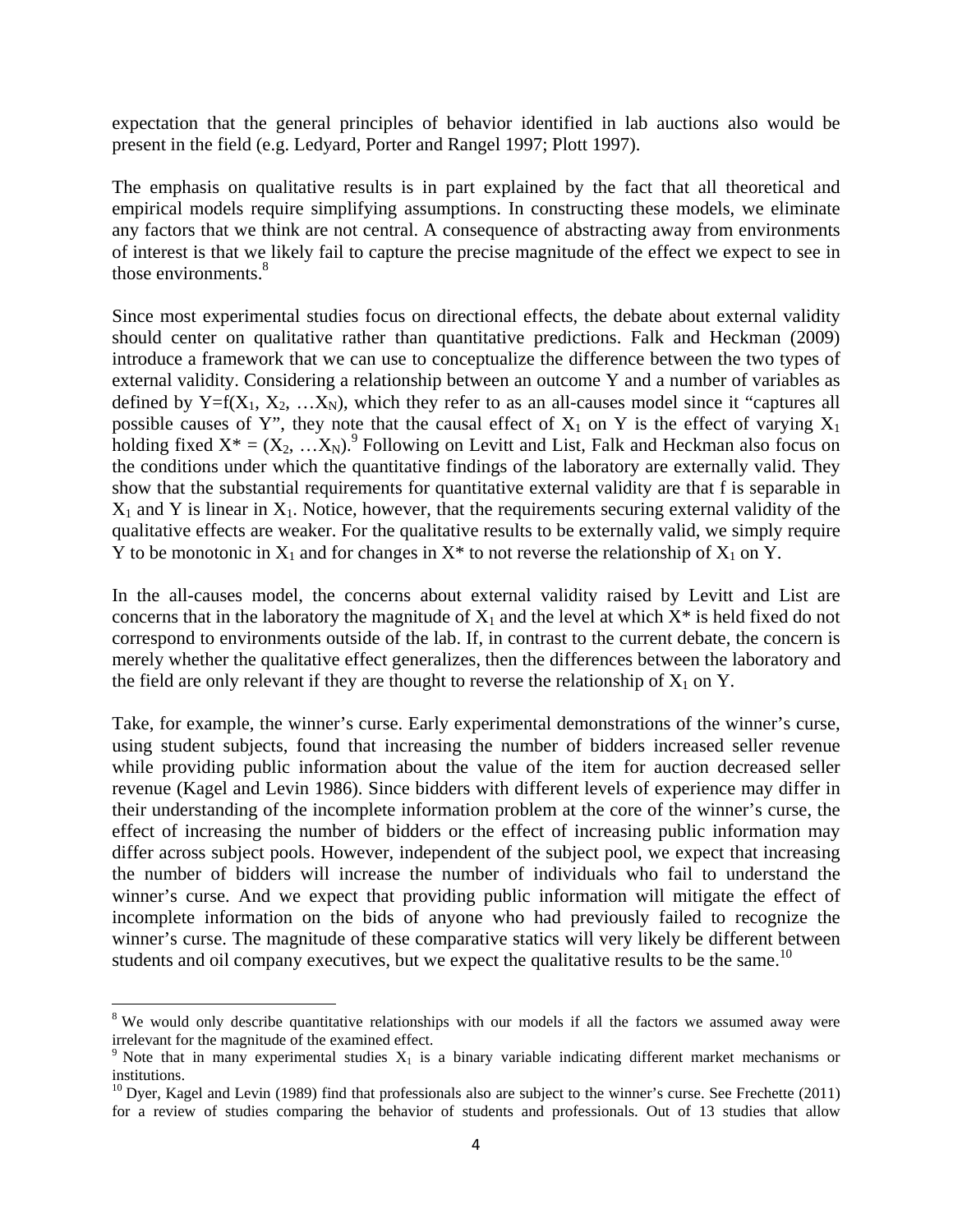#### 3: Do laboratory studies promise generalizability?

In the debate about the external validity of laboratory experiments there has been disagreement about when external validity is important. Levitt and List state that "the critical assumption underlying the interpretation of data from lab experiments is that the insights gained can be extrapolated to the world beyond." Schram (2005, abstract) has a more moderate statement noting that "External validity is relatively more important for experiments searching for empirical regularities than for theory-testing experiments." Camerer (2010) takes this argument one step further and argues that external validity is important for experiments conducted from a policy-evaluation perspective, but not for experiments conducted from a scientific perspective.<sup>11</sup> Camerer (2010) states that "if the goal is to understand general principles, whether the 'lab generalizes to the field' … is both irrelevant and often unknowable and distracting" (p.\_\_). In fact, a central point of his paper is that "lab experiments can generalize well when they intend to (and promise to), but need not when they don't intend to (and don't promise to)"  $(p_{\cdot})$ .<sup>12</sup>

While there may be disagreement on whether there is a promise for quantitative results of an experiment to be externally valid, we do not think there can be much disagreement on the extent to which the qualitative results promise external validity. Since laboratory experiments are meant to uncover general principles of behavior, it is difficult to see how a concern for external validity is not warranted. Camerer argues that "in the scientific perspective the purpose of an experiment is not to provide results that necessarily generalize to a particular target setting." However, even without a particular external target in mind, the general rules that govern behavior in the experimental environment must nonetheless apply in other environments with similar characteristics.13 Surely it is a minority of experimental studies that examine environments that have no counterpart outside of the study and for which we would not expect that the "insights gained can be extrapolated to the world beyond." While laboratory studies may not promise quantitative external validity they do promise qualitative external validity. The question of interest is whether they live up to this promise.

#### 4. Do laboratory results inform us about the world outside the lab?

Over the course of the debate, authors have suggested two conditions under which we can extrapolate from the laboratory to other environments of interest. Falk and Heckman (2009) summarize the two conditions: "When the exact question being addressed and the population being studied are mirrored in an experiment, the information from it can be clear and informative. Otherwise, to transport experimental findingsto new populations or new environments requires a model." Camerer (2010) also highlights that extrapolation is warranted either when the population and environment examined in the laboratory mirrors an environment of interest or

<sup>&</sup>lt;u> 1989 - Johann Stoff, amerikansk politiker (d. 1989)</u> comparison of professionals and students in standard laboratory games, he finds only one example where the behavior by professionals is closer to what is predicted by economic theory.

 $11$  Camerer (2010, p.  $\Box$ ) states that in the policy evaluation perspective "ideal data are those that are likely to produce a very good guess about how a policy will actually work in a target setting."

<sup>&</sup>lt;sup>12</sup> The many experimental studies on various FCC auction mechanisms demonstrate that policy makers and practitioners are often deeply interested in qualitative (as well as quantitative) effects.

<sup>&</sup>lt;sup>13</sup> For example, Plott (1982) argues that the markets examined in the lab also are real markets and therefore that the general principles of economics demonstrated in the lab should also hold in other markets.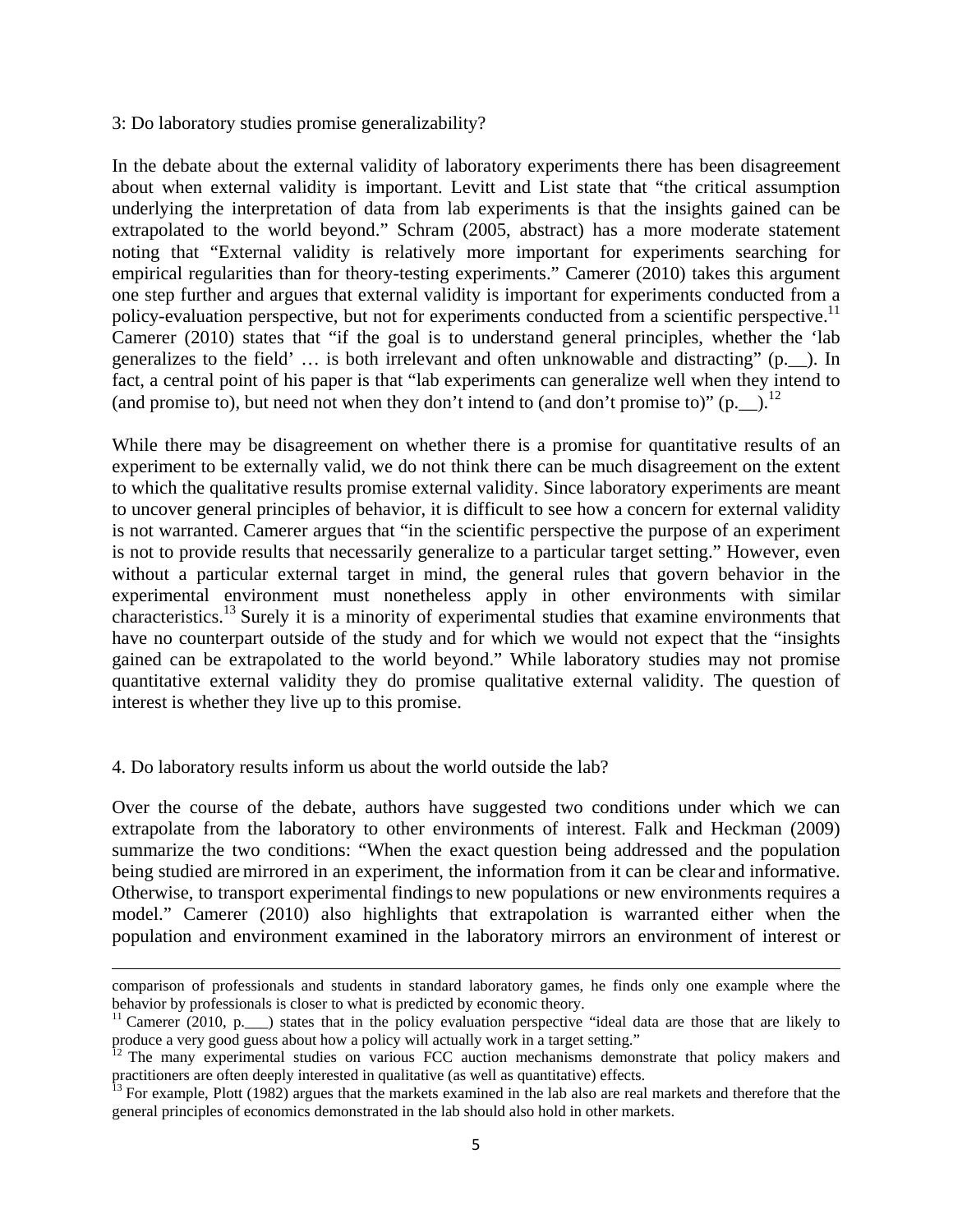when one uses previous studies to account for differences between the lab and field (implying one has an underlying model in mind). Camerer (2010) states that "parallelism does *not* require that students in a lab setting designed to resemble foreign exchange behave in the same way as professional foreign exchange traders on trading floors. It simply requires that any dependence of lab behavior on student-professional status be comparable to the degree of dependence in field settings."<sup>14</sup> Levitt and List (2007b, p. 364) also stress the value of a model in extrapolating experimental results when they write that "even in cases where lab results are believed to have little generalizability, some number [a laboratory estimate] is better than no number, provided the proper theoretical model is used to make inference." <sup>15</sup>

While mirroring a particular environment of interest or using a model for inference are both appealing, it is important to recognize that these conditions are very stringent. It is difficult to envision a laboratory study that fully mirrors the circumstances of the external environment of interest and it is unrealistic to think that we can find a model that allows us to predict how differences between the lab and the field will interact with any comparative static. If these conditions were needed for external validity, then laboratory results would at best provide very limited insight about behavior outside the lab. Fortunately, neither of these conditions is necessary for the qualitative results to extrapolate. As noted earlier, the qualitative effects will be externally valid if the observed relationship is monotonic and does not change direction when changing the level of variables seen in the field relative to those in the lab.

In a laboratory experiment, subjects are presented with incentives that are meant to capture the central features of the environment in which the economic decisions are usually made. The experimenter has in mind a model that assumes that the laboratory environment does not differ from a comparable field environment on a dimension that would change the sign of the comparative static.<sup>16</sup> Provided the experimental model is correct, the qualitative results should generalize. What does that mean in practice? What can we conclude about behavior outside the laboratory when we reject, or when we fail to reject, a directional hypothesis in the laboratory?

 $14$  Camerer (2010) similarly suggests that threats to external validity arise when features of the "common design" (Camerer 2010, p. \_\_) of laboratory studies differ in important ways from the environments of interest outside of the lab. Camerer suggests that a number of features of an environment will impact behavior: the incentives, the decision context, the rules, the endowments, and the characteristics of the actors. He argues that external validity will be at risk if two environments differ significantly on any of those dimensions or if decisions are very sensitive to small changes in those features.

 $15$  Levitt and List (2007b) argue that a model is required to predict outside of the laboratory. "Our approach to assess the properties of the situation is to explore, both theoretically and empirically, how individual behavior changes across judiciously chosen levels of these factors, as moderated by both the task and the agent type. Until this bridge is built between the lab and the field, any argument concerning behavioral consistency might be considered premature" (p. 363). They also note that the demands on this model are rather substantial, "unless considerable changes are made in the manner in which we conduct lab experiments, our model highlights that the relevant factors will rarely converge across the lab and many field settings....what is necessary are a model and a set of empirical estimates to inform us of when and where we should expect lab behavior to be similar to a particular field environment and, alternatively, when we should expect large differences" (p. 364).<br><sup>16</sup> If a laboratory experiment were expected to generate a result that was specific to the lab (i.e. rather than a result

that identified a general principle) such that the sign of the result might change outside the lab, we contend that the experimenter should not have bothered to run the experiment in the first place.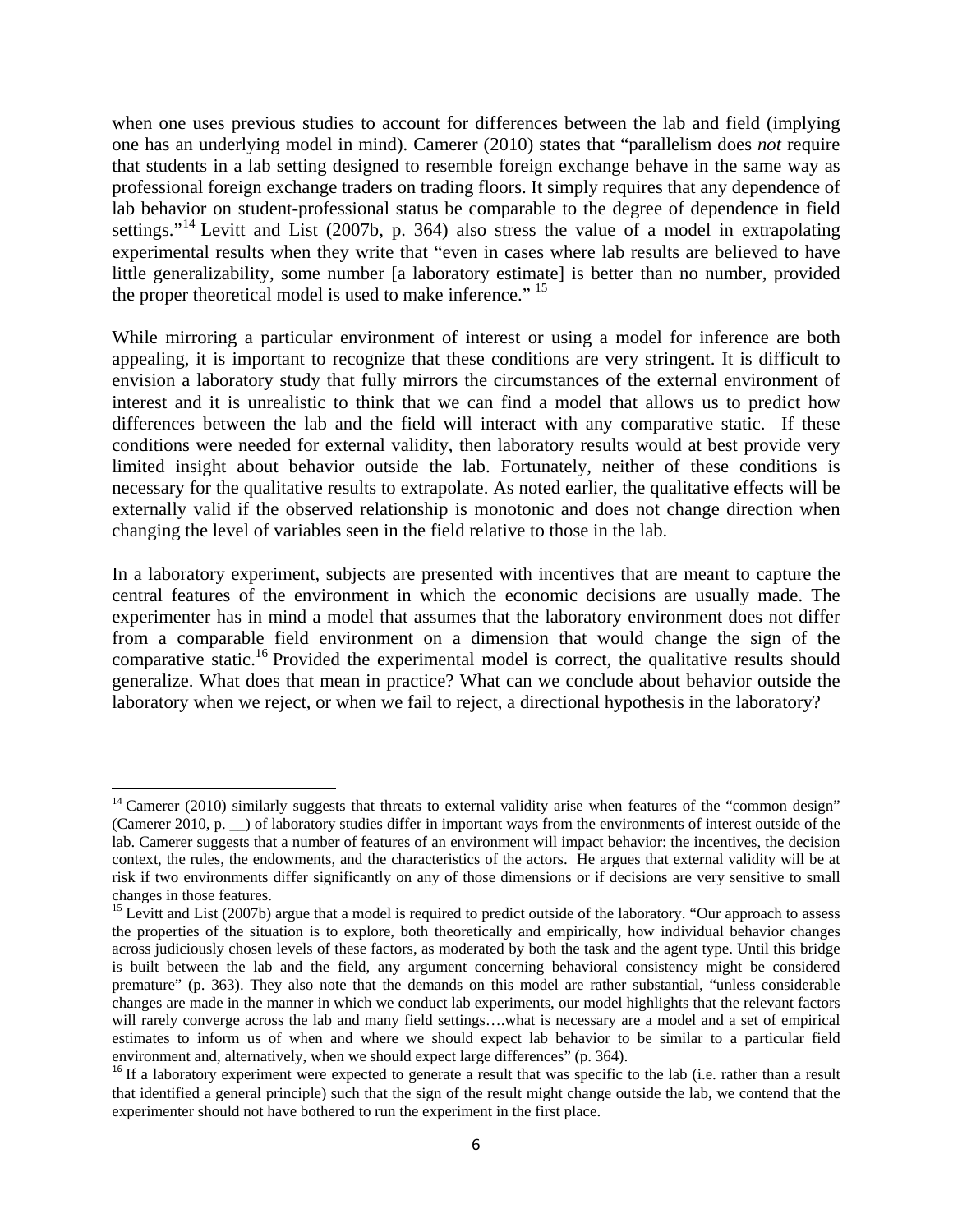Suppose that laboratory results reject the hypothesis that a variable affects behavior in a certain way. To what extent does this finding allow us to draw inference on the role the manipulated variable will have outside of the laboratory? If in the very controlled laboratory setting we reject our hypothesis, then it is unlikely that the manipulated variable will affect behavior in a more complicated external environment.<sup>17</sup>

What if instead we fail to reject a hypothesis in the lab? Does that imply that the hypothesis is likely to find support in field settings with similar characteristics? Schram (2005, p. 232) argues that "After a theoretical design, a test [of a new airplane] in a wind tunnel is the stage of laboratory experimentation. If it does not 'crash' in this experiment, the plane is not immediately used for the transport of passengers, however. One will typically conduct further tests in the wind tunnel under extreme circumstances. In addition, further testing including 'real' flights without passengers will be conducted." Thus finding lab evidence consistent with a theory will typically lead to repeated investigations of the result, and ideally these will be done under various stress-test conditions in the lab and in the field. Absent these stress tests, however, is it reasonable to expect the documented comparative static in the lab to also hold in the field? The answer may depend on the strength of our prior, but identifying a comparative static in the lab certainly increases our posterior belief that the comparative static will be found in the field. Since the lab is thought to investigate general principles of behavior, we expect these principles to hold both inside and outside of the laboratory.

As with any finding, however, caution is needed to generate predictions in different settings. For example, in documenting statistical discrimination against women in the sports-card market, List (2004) does not claim that women always will be charged a price that is a specific magnitude greater than that for men, or that women always will be charged a higher price, or that there always will be statistical discrimination, but rather that when there are grounds for statistical discrimination against a particular group the market is likely to respond in a predictable way. In fact, in a study on taxi fare negotiations in Lima, Peru, Castillo et al. (2009) document that statistical discrimination leads to inferior outcomes for men since they have a greater willingness to pay for taxi rides than do women.

So what should be done if we identify a comparative static in the lab but fail to find evidence of the comparative static outside of the lab?<sup>18</sup> When designing an experiment, the experimenter assumes the lab setting captures the important characteristics of environments of interest and that the qualitative result will hold outside the lab. Failure to replicate a lab finding in the field may result from the experimenter's model failing to capture central features of the decision environment outside the lab. This is akin to when a result that holds true in a model is not observed in the world. In these cases, we infer that the model has an assumption that does not hold or that the model has abstracted away from something important. Consequently, failure to replicate an experimental finding should cause us to revisit the question at hand, as it may be an

  $17$  For example, Schram (2005, p. 231) writes: "The bottom line is that there is no reason to believe that a general theory that is rejected in the laboratory would work well in the world outside of the laboratory." Of course this does not mean that the theory being tested is wrong, it just means is that it is not a good approximation of actual behavior.

<sup>&</sup>lt;sup>18</sup> Of course, some studies are conducted in the laboratory since they cannot be conducted in the field. For example, it is difficult to see how a signaling experiment along the lines of Cooper et al. (1997a,b) could be conducted in the field.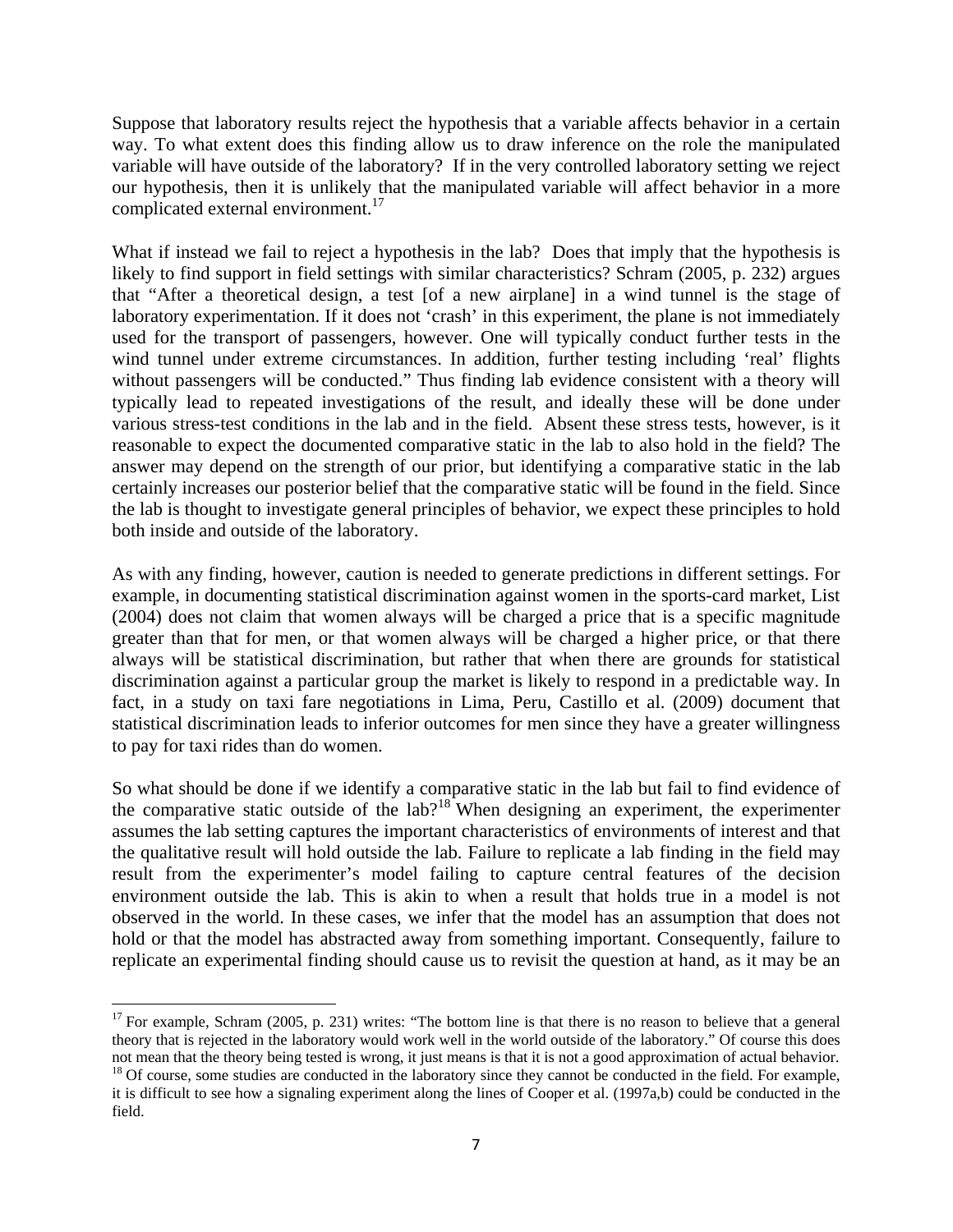indication that the laboratory and field environments were different on a dimension that plays an important role in driving the comparative static results.

For example, theoretical studies by Goeree et al. (2005) and Engers and McManus (2007) along with lab studies by Orzen (2008) and Schram and Onderstal (2009) all demonstrated that all-pay charity auctions generated higher revenue than other fundraising mechanisms, while subsequent field studies contradicted this comparative static. Carpenter et al. (2006) and Onderstal et al. (2010) both found that contributions fell under the all-pay auction. Interestingly, the field studies also demonstrated why this discrepancy may have occurred. While the theory and laboratory experiments had assumed full participation, the field studies found that potential donors will opt out of participating in the all-pay auction. Thus the inconsistencies between the lab and field resulted from an incorrect (and restrictive) assumption of full participation in the auction.<sup>19</sup> By ignoring the importance of participation, the initial laboratory model was misspecified.

When results of a laboratory study are not observed in certain field settings, it is of interest to determine which assumption in the laboratory has failed to hold true. The fact that certain laboratory environments may fail to capture the central features of the decision environment outside the lab is raised in Kessler (2010), which highlights a distinction between *methodological differences* and *strategic and informational differences*. *Methodological differences* are differences between environments inside and outside the lab that result from laboratory methodology. Factors highlighted by Levitt and List (2007a) like scrutiny and the voluntary participation of the actors are methodological differences, since they systematically differ inside and outside the lab. *Strategic and informational differences* are differences in information, incentives, actions, etc. that might vary from one environment to another and can be manipulated by an experimenter.

While it is tempting to conclude that inconsistencies between lab and field studies result from methodological differences, care should be given to determine whether instead strategic and informational differences are driving the results. Kessler (2010) aims to explain why gift exchange is more commonly seen in laboratory than field experiments. Using laboratory experiments, he shows that differences in the relative wealth of the firm, the efficiency of worker effort, and the action space available to the worker (strategic and informational differences, not methodological ones) contribute significantly to the differences in results between the laboratory and the field. Another example is the lab and field differences of Dutch and sealed bid auctions. While laboratory studies by Cox, Roberson and Smith (1982, 1983) find that the revenue in sealed bid auctions dominates that in Dutch auctions, a field study by Lucking-Reiley (1999) finds the reverse revenue ranking. While these results initially were ascribed to methodological differences between lab and field, a subsequent study by Katok and Kwasnica (2008) shows that *strategic and informational differences* can explain the divergent results. Specifically, they note that the clock speed in Lucking-Reiley was much slower than that in Cox et al., and they show in a laboratory study that revenue in the Dutch auction is significantly lower than in the sealed bid

 $19$  See also Ivanova-Stenzel and Salmon (2008) for a further illustration that endogenous entry may influence the revenue rankings in auctions. Interestingly, Corazzini et al. (2010) show a similar decrease in participation in the lab when participants in the all-pay public good auction are given heterogenous endowments.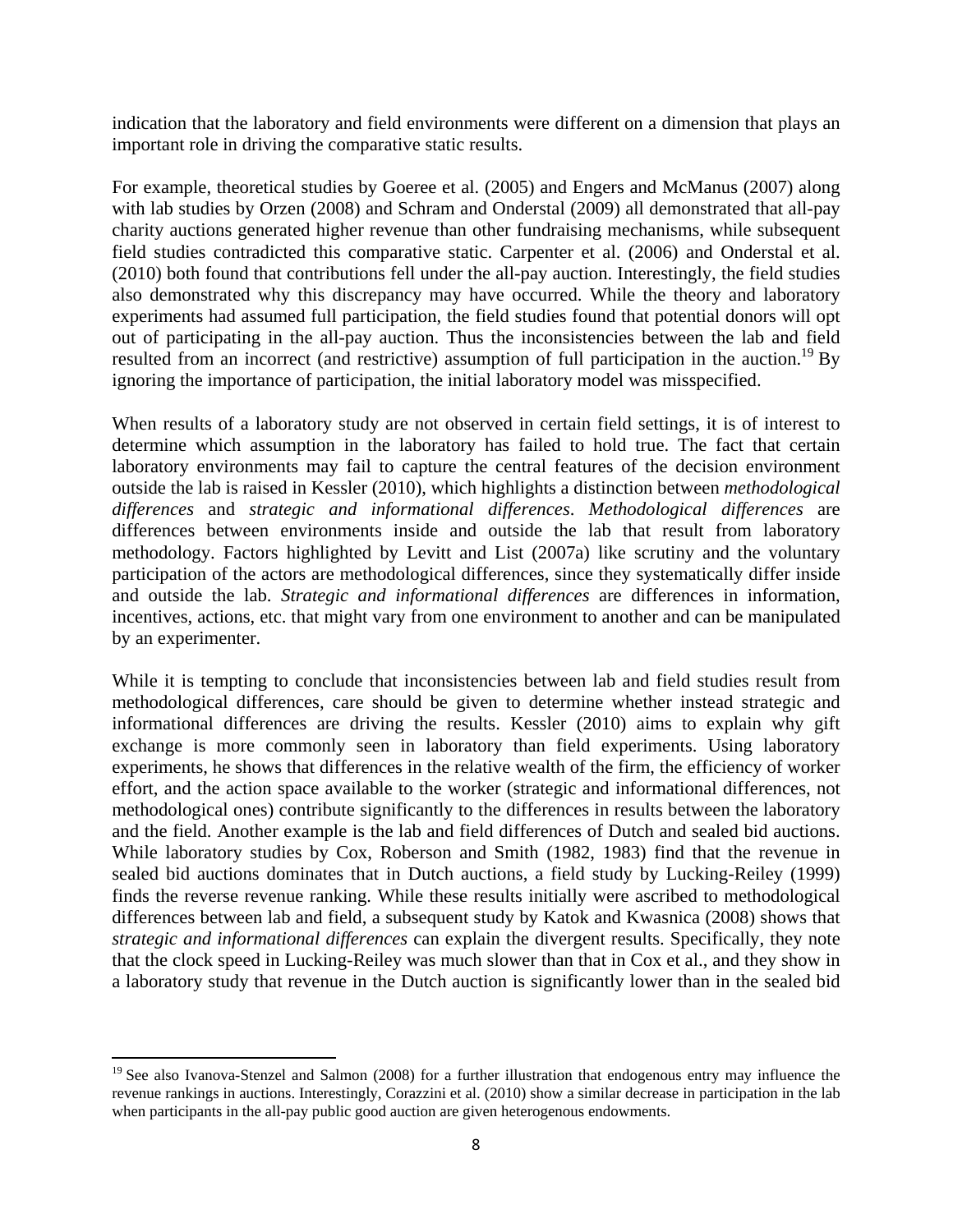auction at fast clock speeds, whereas the reverse holds at slow clock speeds.<sup>20</sup> As the initial study failed to account for the effect of clock speed on the revenue ranking, the model was misspecified and the results seen at fast clock speeds did not generalize to environments with slow clock speeds.

Notice that in these examples the failure to generalize was not a failure of laboratory methodology but rather evidence that the initial laboratory experiment did not capture an important feature of the decision environment. By identifying which features of the decision environment are causing the differential results (and which are not) we hone our model of behavior. $21$ 

# 5: Conclusion

Economic research aims to inform us of how markets work and how economic agents interact. Principles of economic behavior are expected to apply outside of the unique environment in which they are identified. The expectation and promise of economic research is that the uncovered principles of behavior are general and therefore externally valid. However that promise does not imply that the magnitude of an estimated effect applies generally. In many cases, including many experimental economics studies, the expectation is simply that the qualitative results are generalizable. The simplifying assumptions used to secure internal validity imply that the magnitude of the observed effect will likely differ from the magnitudes in other environments. Interestingly, there appears to be broad agreement that the qualitative results seen in the laboratory are externally valid. To our knowledge, there is no evidence suggesting that the lab-field differences discussed in the ongoing debate reverse directional effects identified in the lab.

In emphasizing the importance of qualitative results, we have ignored the studies that appear to estimate preference parameters in the laboratory. The objective of some of these studies is to derive comparative statics, whereas others emphasize the parameter estimates themselves – and while some of these parameter estimates may be thought to be scale free and generalizable, others are context dependent and therefore unlikely to generalize.

When authors use preference parameters to generate comparative statics, they often do so with the expectation that the comparative statics, rather than the estimated preference parameters, will generalize. For example, while Andreoni and Vesterlund (2001) estimate male and female demand functions for giving in the laboratory, they solely emphasize the surprising comparative static result that women are less sensitive than men to the price of giving, and it is this

 $20$  Katok and Kwasnica (2008, p. 346) note: "The Cox et al. (1982) study used clocks that descended between 0.75% and 2% of their maximum value every *second*; the Lucking-Reiley (1999) field study used a clock that decreased approximately 5% per *day*… Since slower auctions impose higher monitoring and opportunity costs on bidders and are generally less exciting, the slow clock may cause the bidders to end the auction early."

<sup>&</sup>lt;sup>21</sup> In fact, if factors like scrutiny, decision context, or characteristics of the actors interact importantly with a comparative static in a way that we do not expect, the fact that we did not expect the interaction means our model is misspecified. In particular, it means we have left out an important interaction that will be important to include in the model to make predictions. For example, if only women (or only students) were to respond to the incentive of lowered prices, then a model of demand that does not account for gender (or student status) would fail to explain or predict the effect of prices on behavior.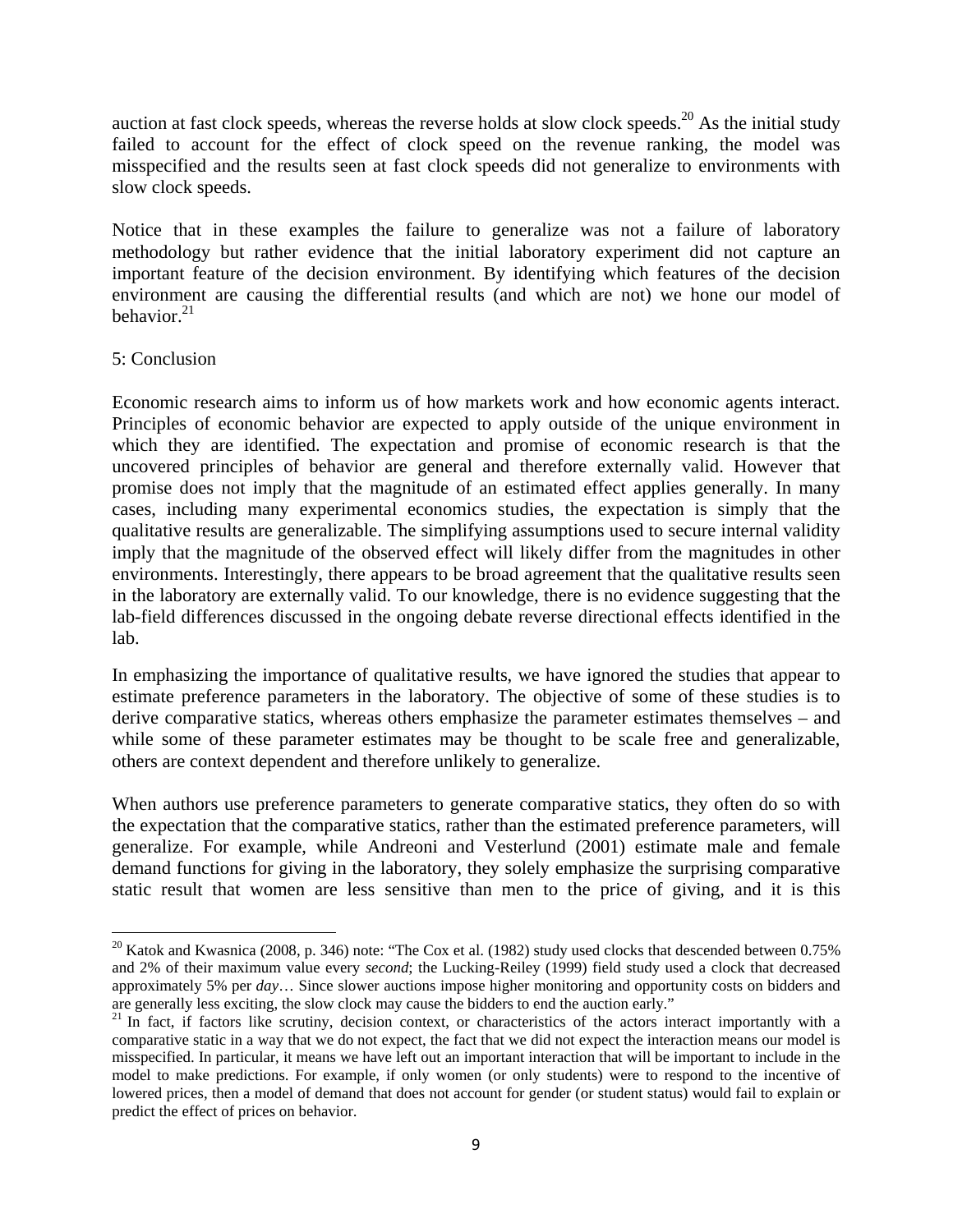comparative static that they subsequently try to extrapolate. They first note that Andreoni, Brown and Rischall (2003) find the same gender difference in price sensitivity when examining how annual giving responds to an individual's marginal tax rate. Then, using data on tipping by Conlin, O'Donoghue, and Lynn (2003), they find that tipping by men is more sensitive to the cost of tipping than it is for women. Thus, despite generating demand estimates for giving, Andreoni and Vesterlund (2001) do not examine whether the quantitative results generalize, instead they use the qualitative results to predict behavior outside the laboratory. This emphasis on comparative statics is also seen in some studies on individual risk preferences, time preferences, and preferences over payoffs to others, which aim to identify general principles such as loss aversion, probability weighting, present bias, and inequality aversion.

While we may expect the comparative statics derived from preference parameter estimates to generalize, it is questionable whether the estimates themselves will generalize. Camerer (2010) compares estimates of loss aversion and immediacy preference and demonstrates that the lab-lab and field-field differences are approximately as big as lab-field differences. He concludes that some preference parameters are scale-free and that their estimates are likely to be externally valid. That being said, the external validity of context-dependent preference parameter estimates is more questionable. For example, while lab and field studies on other-regarding preferences help identify the general characteristics of behavior that result from such preferences, they are unlikely to identify the magnitude of such effects across domains. Considering the amount of work professional fundraisers put into soliciting funds, it is clear that other-regarding behavior depends greatly on context. One act of charity by an individual cannot predict all his other charitable acts; instead, each charitable act has specific characteristics. Hoping an estimated preference for giving can be extrapolated to all other environments is similar to hoping that we can predict a consumer's demand for all goods from an estimate on demand for one good.

Perhaps because other-regarding preferences are so complex, however, it would be particularly costly to dismiss a research methodology from shedding light on the phenomenon. Indeed, research from both lab and field experiments have played a significant role in improving our understanding of what triggers giving. As noted earlier, field experiments helped us understand behavior in all-pay charity auctions. Lab experiments have also played an important role in helping us understand charitable giving by providing a controlled environment that enables us to identify which mechanisms may be driving behavior.

For example, field studies have repeatedly shown that contributions in many settings can be impacted by information about the contributions made by previous donors, see for example, List and Lucking-Reiley (2002), Croson and Shang (2008), Frey and Meier (2004) and Soetevent (2005). While these studies demonstrate that individuals respond to the contributions of others, they provide little information on which mechanisms may be driving the result. One hypothesis is that information about the contributions of others may provide guidance when there is uncertainty about the quality of the product provided by the organization (e.g. Vesterlund 2003; Andreoni 2006). While one easily can show theoretically that sequential giving can generate an increase in donation, signaling is a difficult behavioral task and it may be questioned whether donors will be able to exploit their ability to signal quality. Unfortunately, the signaling model is not easily tested in the field, as it is hard to isolate changes in charity quality. However it is not difficult to conduct such a study in the laboratory, and indeed a substantial attraction of the lab is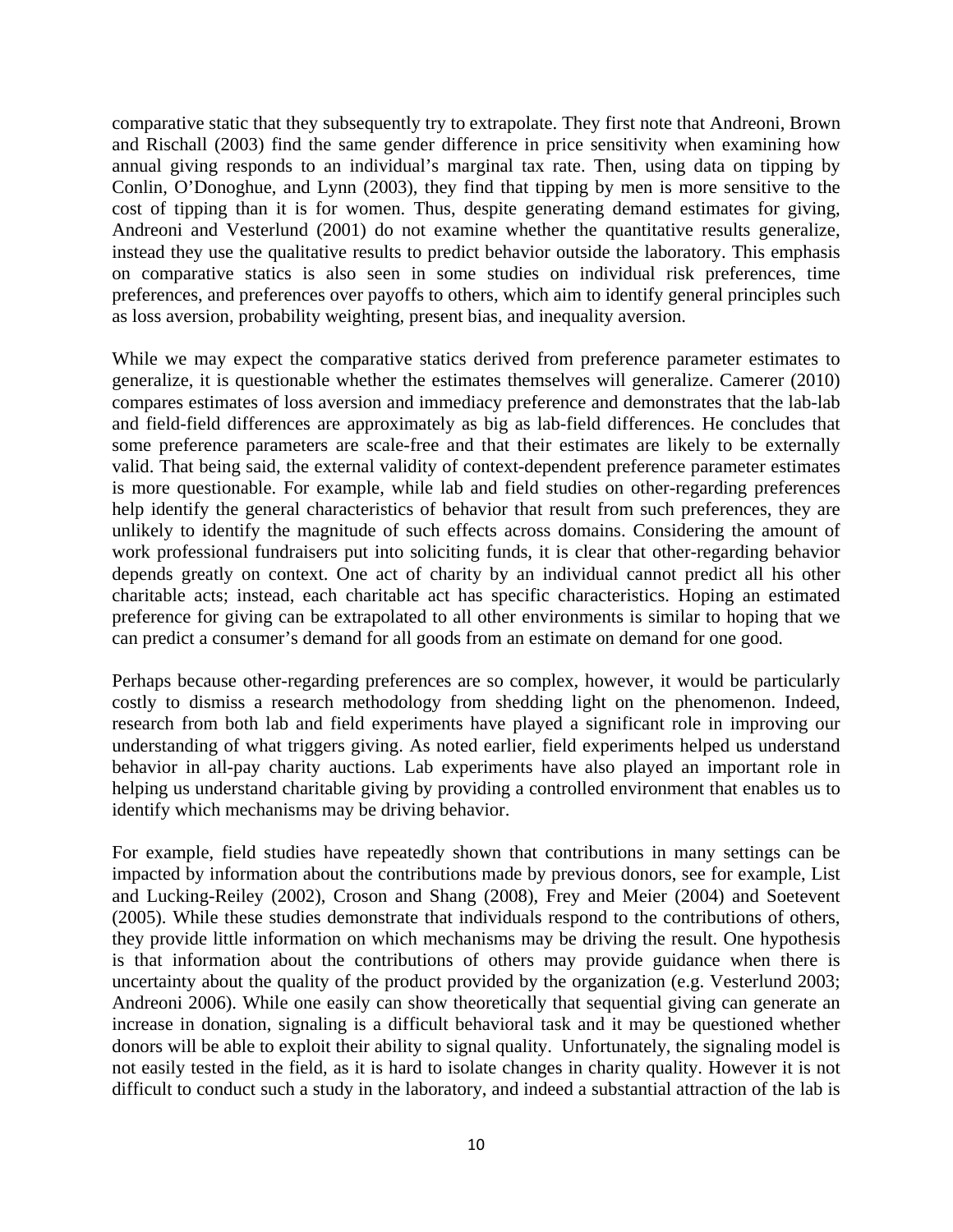that one can easily contrast competing hypotheses.<sup>22</sup> Potters, Sefton and Vesterlund (2005, 2007) investigate sequential giving both with and without uncertainty about the quality of the public good. They find that sequential contributions increase giving when there is uncertainty about the quality of a public good, but not when the quality of the public good is known. Thus, behavior is consistent with individuals seeing large initial contributions as a signal of the charity's quality. This result corresponds with field evidence that new donors are more sensitive to information on past contributions than are continuing donors.

Lab and field experiments each add unique and complementary insights to our understanding of economic behavior. Discussions aiming to secure a relative ranking of the two methodologies are both unwarranted and unproductive. Instead, methodological discussions should highlight the ways in which laboratory and field experiments are complements. And ideally, those discussions will spark new research that takes advantage of their combined strengths.

<sup>&</sup>lt;sup>22</sup> For example, reciprocity may by itself generate a response to information about the contributions of others.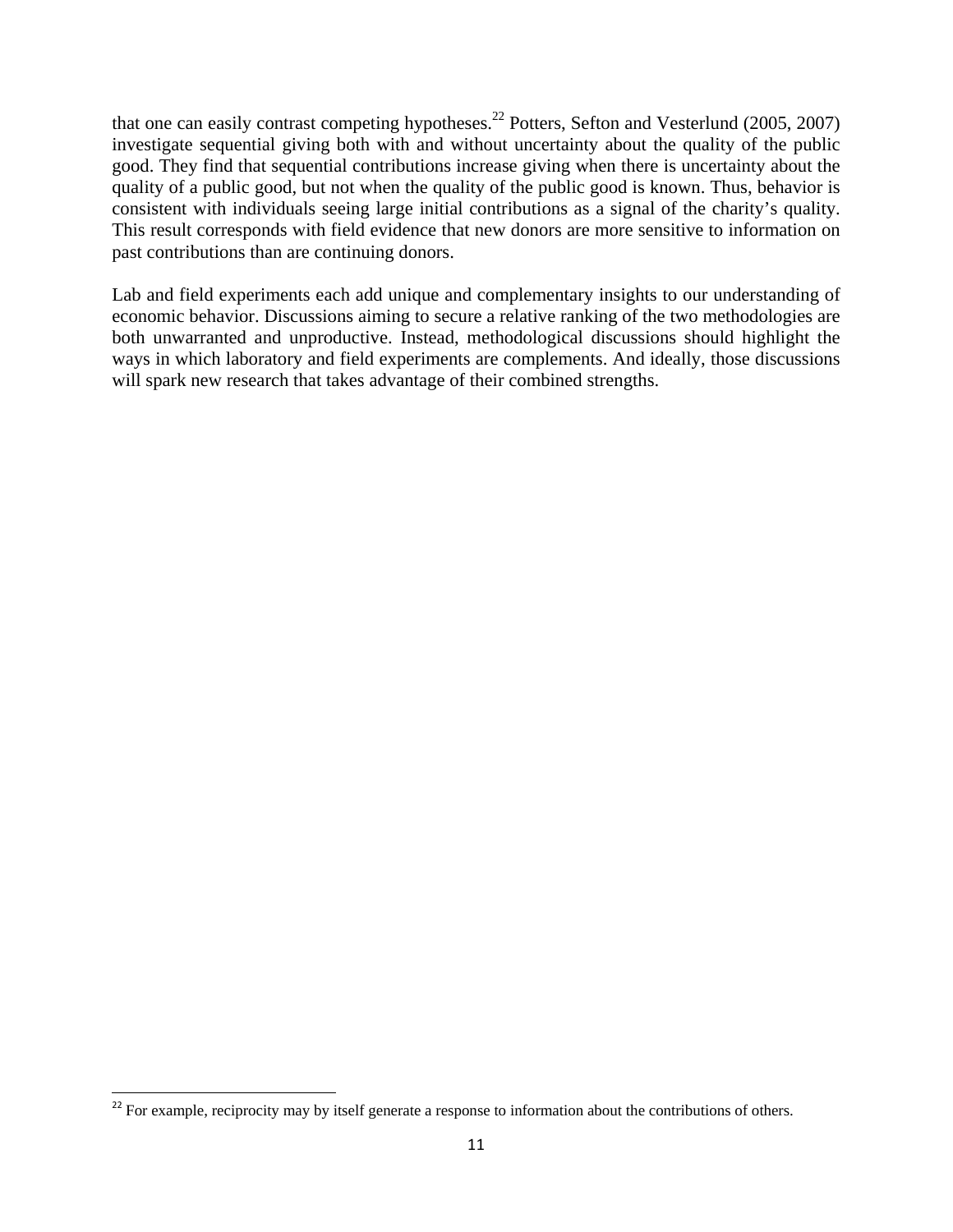### **References**

Andreoni, J., 2006. "Leadership giving in charitable fund-raising." *Journal of Public Economic Theory* 8, 1–22.

Andreoni, J., Brown, E., Rischall, I., 2003. "Charitable giving by married couples: Who decides and why does it matter?" *Journal of Human Resources* XXXVIII (1), 111–133.

 Andreoni, J., Vesterlund, L., 2001. "Which is the fair sex? gender differences in altruism." *Quarterly Journal of Economics* 116 (1), 293–312

Carpenter, J., Daniere, A., Takahashi, L., 2006. "Space, trust, and communal action: Results from field experiments in southeast asia." *Journal of Regional Science* 46 (4), 681–705.

Carpenter, J., Holmes, J., Matthews, P. H., 2008. "Charity auctions: a field experiment." *Economic Journal* 118, 92–113.

Castillo, M., Torero, M., Vesterlund, L., August 2009. "A field experiment on bargaining," Working Paper.

Charles, 1997. "Laboratory experimental testbeds: Application to the pcs auction." *Journal of Economics & Management Strategy* 6, 605–638.

Conlin, M., Lynn, M., O'Donoghue, T., 2003. "The norm of restaurant tipping." *Journal of Economic Behavior & Organization* 52 (3), 297 – 321.

Cooper, D. J., Garvin, S., Kagel, J. H., 1997a. "Adaptive learning vs. equilibrium refinements in an entry limit pricing game." *The Economic Journal* 107 (442), pp. 553–575.

Cooper, D. J., Garvin, S., Kagel, J. H., 1997b. "Signalling and adaptive learning in an entry limit pricing game." *The RAND Journal of Economics* 28 (4), 662–683.

Corazzini, L, Faravelli, M, Stanca, L. (2010). "A Prize to Give For: an Experiment on Public Good Funding Mechanisms," *Economic Journal*, forthcoming.

Cox, J. C., Roberson, B., Smith, V. L., 1982. "Theory and behavior of single object auctions." *Research in Experimental Economics* 2, 1–43.

Cox, James, Vernon L. Smith, and James M. Walker, "A Test that Discriminates Between Two Models of the Dutch-First Auction Non-Isomorphism," *Journal of Economic Behavior and Organization*, 1983, 4, pp. 205-219.

Croson, R., Shang, J. Y., 2008. "The impact of downward social information on contribution decisions." *Experimental Economics* 11 (3), 221–233.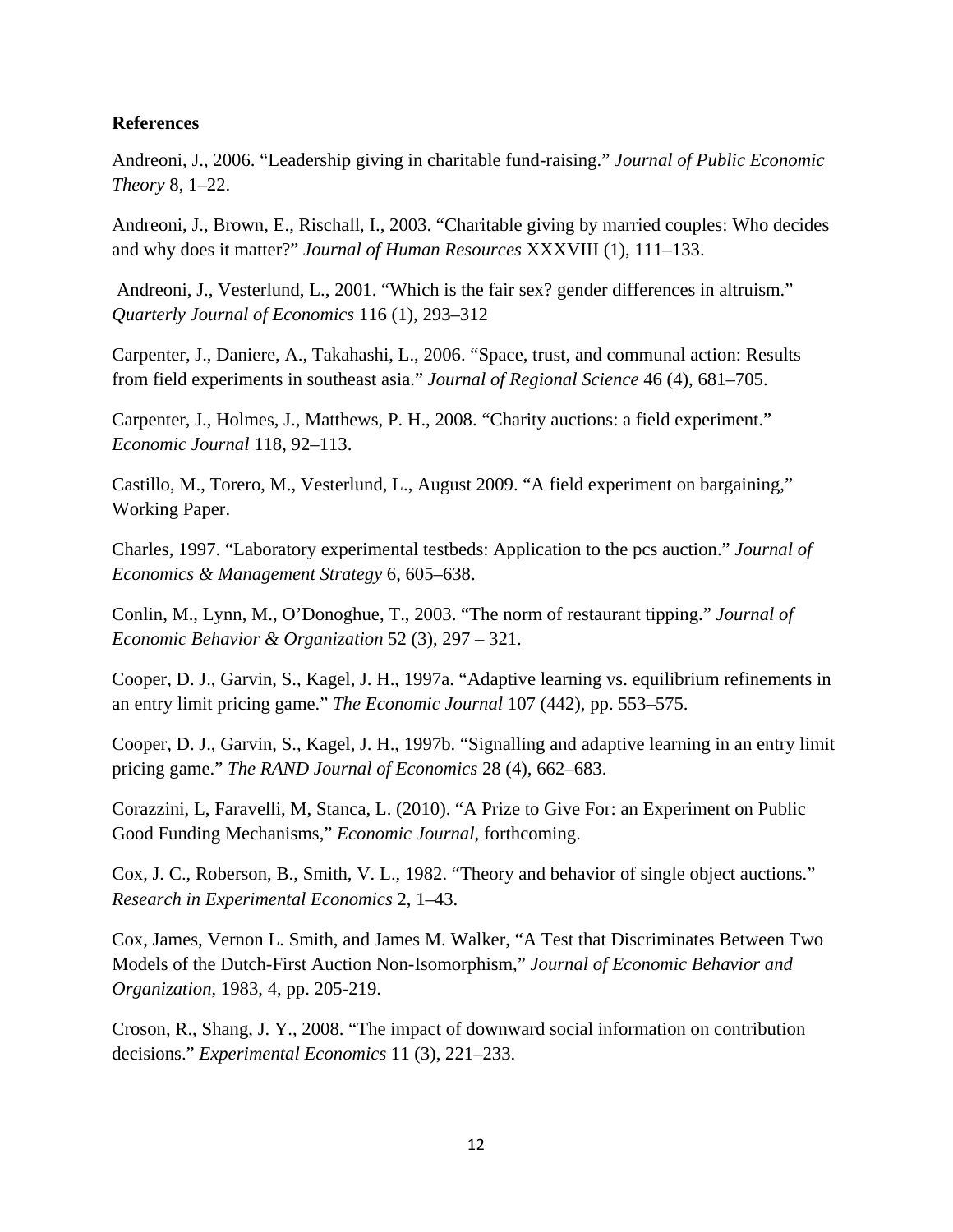Dyer, D., Kagel, J. H., Levin, D., 1989. "Resolving uncertainty about the number of bidders in independent private- value auctions: An experimental analysis." *The RAND Journal of Economics* 20 (2), pp. 268–279.

Engers, M., McManus, B., August 2007. "Charity auctions." *International Economic Review* 48 (3), 953–994.

Falk, A., Heckman, J. J., 2009. "Lab experiments are a major source of knowledge in the social sciences." *Science* 326, 535–538.

Forsythe, R., Horowitz, J. L., Savin, N. E., 1994. "Fairness in simple bargaining experiments." *Games and Economic Behavior* 6, 347–369.

Fréchette, G. R., 2011. "Laboratory experiments: Professionals versus students." *The Methods of Modern Experimental Economics*. Oxford University Press.

Frey, B. S., Meier, S., 2004. "Social comparisons and pro-social behavior: Testing 'conditional cooperation' in a field experiment." *American Economic Review* 94, 1717–1722.

Goeree, J. K., Maasland, E., Onderstal, S., Turner, J. L., 2005. "How (not) to raise money." *Journal of Political Economy* 113 (4), 897–918.

Guala, F., 2002. "On the scope of experiments in economics: comments on Siakantaris." *Cambridge Journal of Economics* 26 (2), 261–267.

Ivanova-Stenzel, R., Salmon, T. C., 2008. "Revenue equivalence revisited." *Games and Economic Behavior* 64 (1), 171–192.

Kagel, J. H., Levin, D., 1986. "The winner's curse and public information in common value auctions." *The American Economic Review* 76 (5), 894–920.

Katok, E., Kwasnica, A., 2008. "Time is money: The effect of clock speed on seller's revenue in dutch auctions." *Experimental Economics* 11, 344–357.

Kessler, J. B., May 2010. "Strategic and informational environment: Addressing the lab-field debate with laboratory gift exchange experiments," Working Paper.

Ledyard, J. O., Porter, D., Rangel, A., 1997. "Experiments testing multiobject allocation mechanisms. *Journal of Economics & Management Strategy* 6, 639–675.

Levitt, S. D., List, J. A., June 2006. "What do laboratory experiments tell us about the real world?" Working Paper.

Levitt, S. D., List, J. A., 2007a. "What do laboratory experiments measuring social preferences reveal about the real world?" *The Journal of Economic Perspectives* 21, 153–174.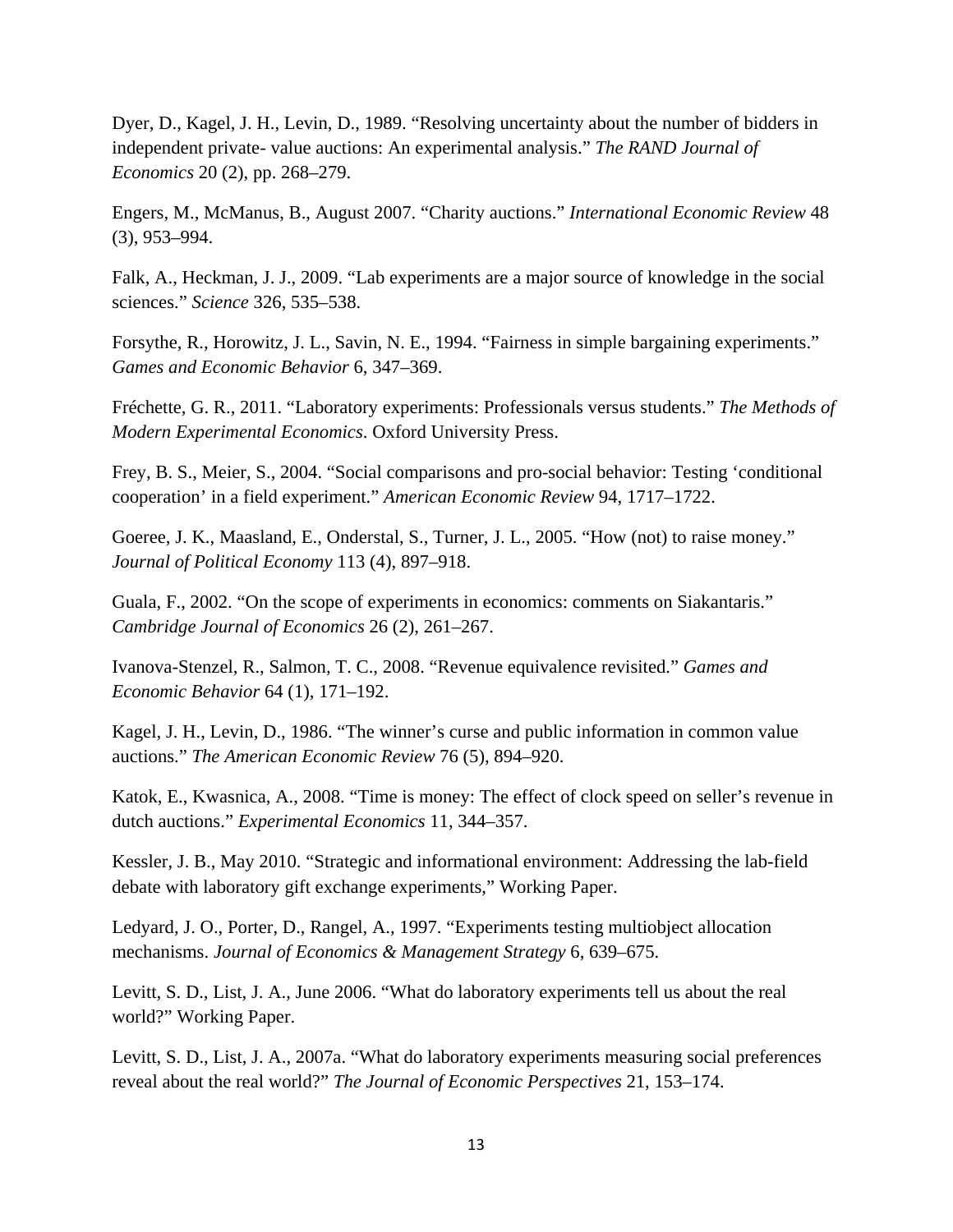Levitt, S. D., List, J. A., 2007b. "Viewpoint: On the generalizability of lab behaviour to the field." *Canadian Journal of Economics* 40, 347–370.

Levitt, S. D., List, J. A., 2009. "Field experiments in economics: The past, the present, and the future." *European Economic Review* 53, 1–18.

List, J. A., 2004. "Substitutability, experience, and the value disparity: evidence from the marketplace." *Journal of Environmental Economics and Management* 47 (3), 486 – 509, including Special Symposium Section from the National Bureau of Economic Research Conference on Advances in Empirical Environmental Policy Research.

List, J. A., 2006. "The behavioralist meets the market: Measuring social preferences and reputation effects in actual transactions." *Journal of Political Economy* 114, 1.

List, J. A., Lucking-Reiley, D., 2002. "The effects of seed money and refunds on charitable giving: Experimental evidence from a university capital campaign." *Journal of Political Economy* 110 (1), 215–233.

List, J. A., Reiley, D., 2008a. "Field experiments." Durlauf, S. N., Blume, L. E. (Eds.), *The New Palgrave Dictionary of Economics*. Palgrave Macmillan Publishing.

List, J. A., Reiley, D. H., 2008b. "Field experiments." *The New Palgrave Dictionary of Economics*. Palgrave Macmillan Publishing.

Lucking-Reiley, D., 1999. "Using field experiments to test equivalence between auction formats: Magic on the internet." *The American Economic Review* 89 (5), 1063–1080.

Onderstal, Sander, Arthur J.H.C. Schram, and Adriaan R. Soetevent, 2010, "Bidding to Give in the Field: Door-to-Door Fundraisers had it Right from the Start," working paper

Orzen, H., October 2008. "Fundraising through competition: Evidence from the lab." Discussion Paper 2008-11, CeDEx, Centre for Decision Research and Experimental Economics School of Economics University of Nottingham University Park Nottingham NG7 2RD.

Plott, C. R., 1982. "Industrial organization theory and experimental economics." *Journal of Economic Literature* 20 (4), pp. 1485–1527.

Potters, J., Sefton, M., Vesterlund, L., 2005. "After you–endogenous sequencing in voluntary contribution games." *Journal of Public Economics* 89 (8), 1399–1419.

Potters, J., Sefton, M., Vesterlund, L., October 2007. "Leading-by-example and signaling in voluntary contribution games: an experimental study." *Economic Theory* 33 (1), 169–182.

Roth, A. E., 1987. "Laboratory experimentation in economics, and its relation to economic theory." *Scientific Inquiry in Philosophical Perspective.* University Press of America.